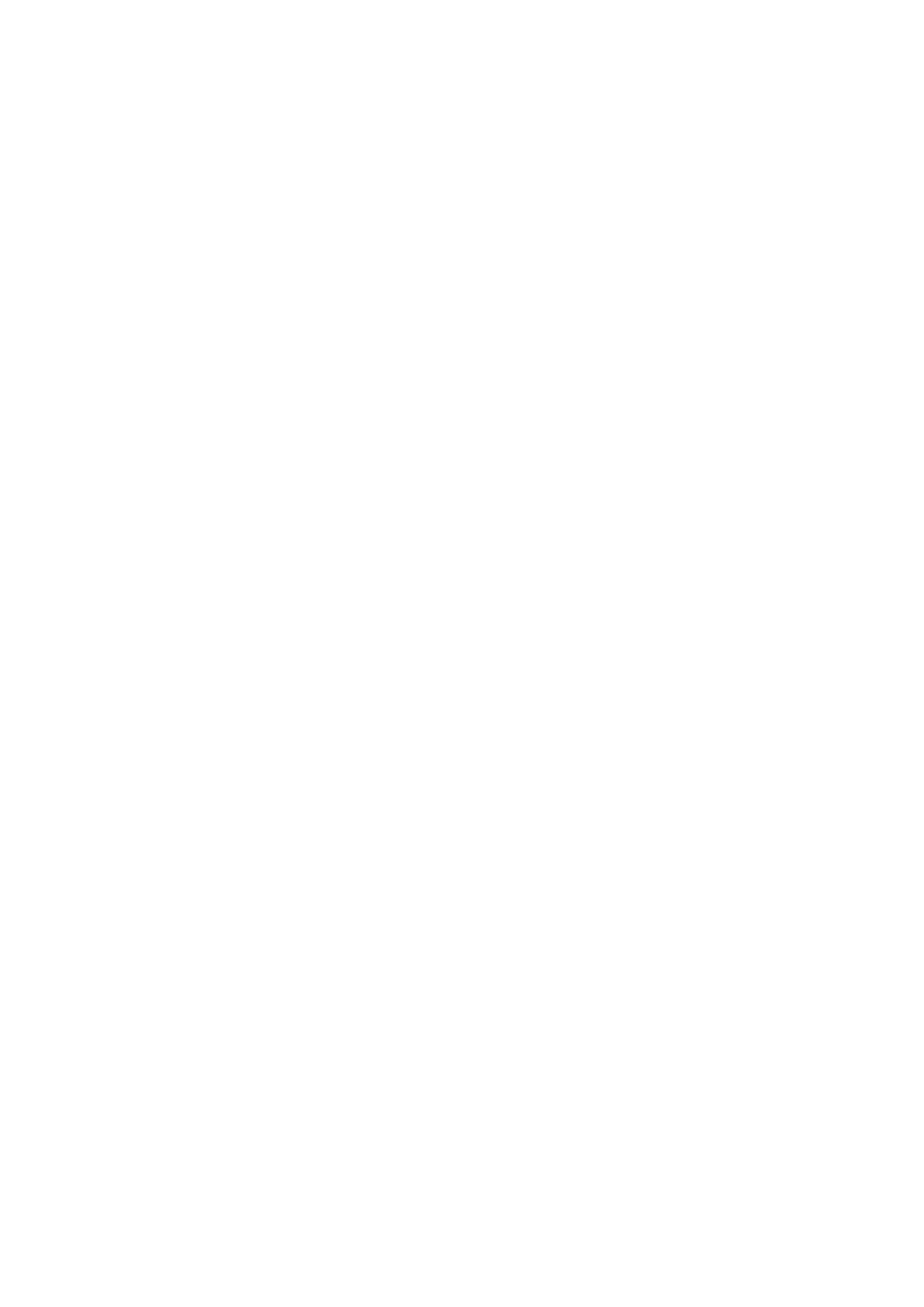

AN ACT to make provision for the maintenance of peace, order and security in Zimbabwe; to repeal the Public Order and Security Act [*Chapter 11:17*]; and to provide for matters connected with or incidental to the foregoing.

WHEREAS section 86 of the Constitution provides in part as follows—

#### *86 Limitation of rights and freedoms*

(1) The fundamental rights and freedoms set out in this Chapter must be exercised reasonably and with due regard for the rights and freedoms of other persons (2) The fundamental rights and freedoms set out in this Chapter may be limited only in terms of a law of general application and to the extent that the limitation is fair, reasonable, necessary and justifiable in a democratic society based on openness, justice, human dignity, equality and freedom, taking into account all relevant factors, including—

- (a) the nature of the right or freedom concerned;
- (b) the purpose of the limitation, in particular whether it is necessary in the interests of defence, public safety, public order, public morality, public health, regional or town planning or the general public interest;
- (c) the nature and extent of the limitation;
- (d) the need to ensure that the enjoyment of rights and freedoms by any person does not prejudice the rights and freedoms of others;
- (e) the relationship between the limitation and its purpose, in particular whether it imposes greater restrictions on the right or freedom concerned than are necessary to achieve its purpose; and
- (f) whether there are any less restrictive means of achieving the purpose of the limitation.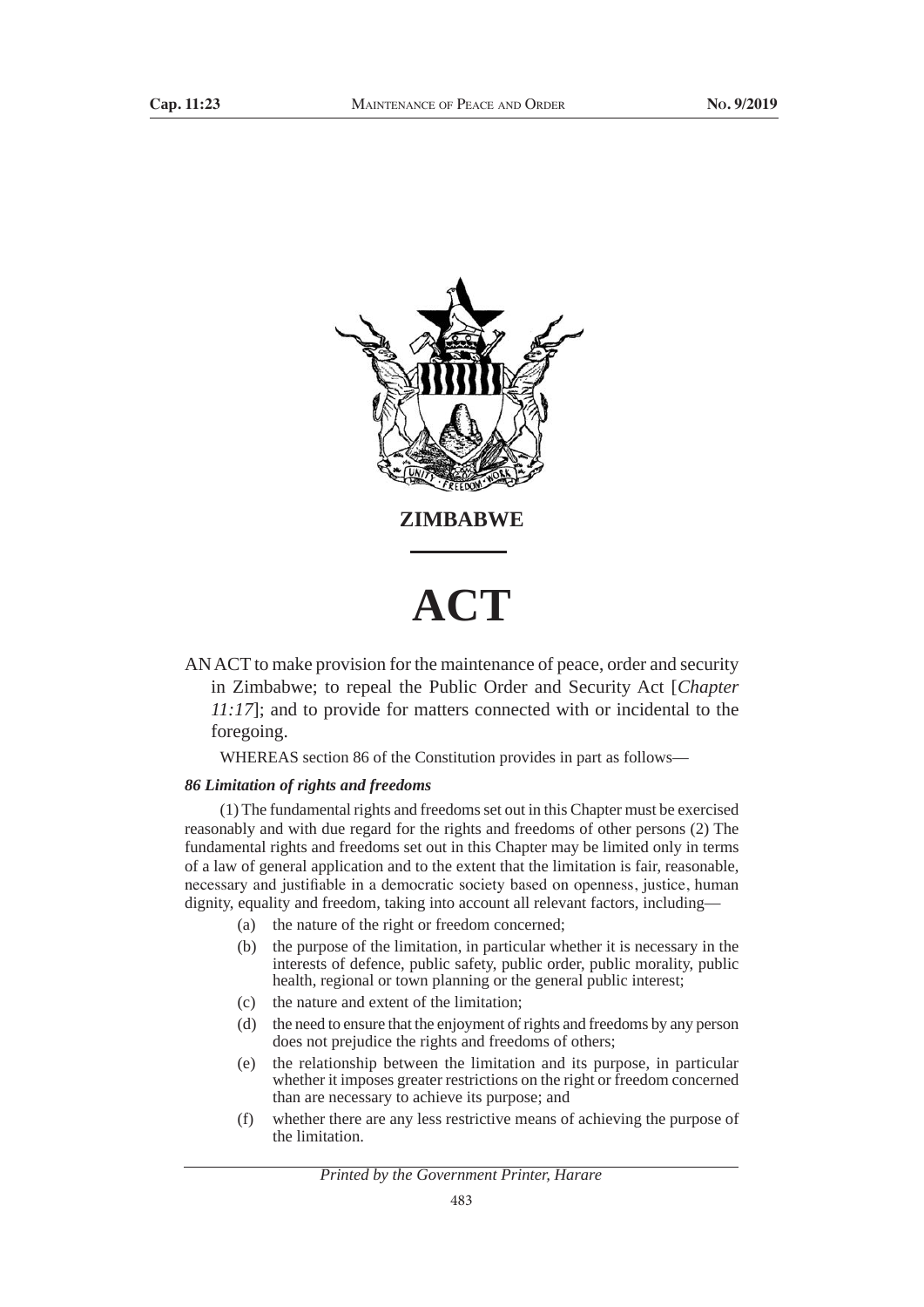AND WHEREAS it is desirable to make provision for the maintenance of peace, order and security to ensure the enjoyment of rights and freedoms by any person, and in particular to make provision for the peaceful conduct of gatherings in a manner that protects the rights of freedom of assembly, association, demonstration and petitioning without prejudicing the rights and freedoms of others:

NOW, THEREFORE, be it enacted by the Parliament and the President of Zimbabwe as follows—

### PART I

#### Prei iminary

# **1 Short title**

This Act may be cited as the Maintenance of Peace and Order Act [*Chapter 11:23*].

### **2 Interpretation**

In this Act—

 "authorised officer" means a police officer appointed in terms of section 5(4) or (5);

"convener" means—

- (a) any person who, of his or her own accord, convenes a gathering; and
- (b) in relation to any organisation, any person appointed by such organisation in terms of section 5(1);

 "convening notice" means a notice of a gathering referred to in section 7;

 "election period" has the meaning given to that term by the Electoral Act [*Chapter 2:13*];

 "gathering" means—

- (a) a procession or public demonstration; or
- (b) a public meeting;
- "meeting" means a meeting held for the purpose of the discussion of matters of public interest or for the purpose of the expression of views on such matters;
- "Minister" means the Minister of Home Affairs and Cultural Heritage or any other Minister to whom the President may, from time to time, assign the administration of this Act;
- "organisation" means any association, group or body of persons, whether or not such association, group or body has been incorporated, established or registered in accordance with any law, and includes any branch thereof;
- "peace officer" has the meaning given to that term in section 2 of the Criminal Procedure and Evidence Act [*Chapter 9:07*];
- "police district" means an area designated by the Commissioner General of Police as a police district for the purposes of the administration of the Police Service;
- "procession" means a procession in a public place;
- "prohibition notice" means a notice prohibiting a procession or public demonstration referred to in section 8(9);
- "private place" means any place that is not a public place;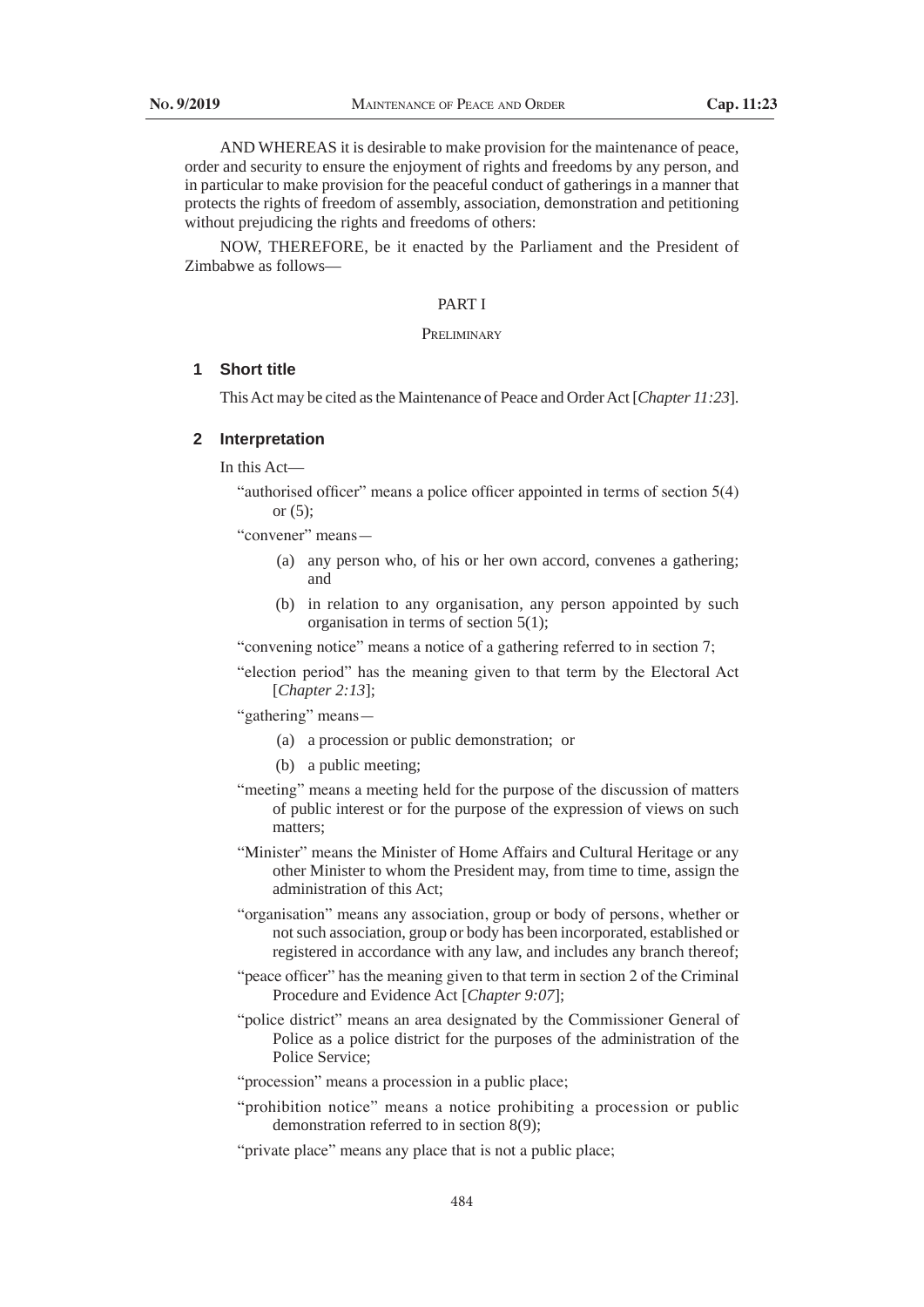"public gathering" means a public meeting or a public demonstration;

- "public demonstration" means a procession, gathering or assembly in a public place of persons and additionally, or alternatively, of vehicles, where the gathering is in pursuit of a common purpose of demonstrating support for, or opposition to, any person, matter or thing, whether or not the gathering is spontaneous or is confined to persons who are members of a particular organisation, association or other body or to persons who have been invited to attend;
- "public meeting" means any meeting of more than fifteen persons in a public place or meeting which the public or any section of the public is permitted to attend, whether on payment or otherwise, but does not include a meeting of any organ or structure of a political party or other organisation held in—
	- (a) any private place, whether or not it is wholly or partly in the open; or
	- (b) any public place that is not wholly in the open;
- "public place" means any thoroughfare, building, open space or other place of any description to which the public or any section of the public have access, whether on payment or otherwise and whether or not the right of admission thereto is reserved;
- "publication" includes a document, book, magazine, film, sound or visual broadcast, tape, disc or other material, medium or thing whatsoever in which, on which or by means of which a statement may be made;
- "regulating authority", in relation to any area, means the police officer who, in terms of section 3, is the regulating authority for that area;
- "responsible officer" means a person appointed in terms of section 6(1) as responsible officer or deputy responsible officer, and includes any person deemed in terms of section  $6(3)$  to be a responsible officer;
- "statement" means any expression of fact or opinion, whether made orally, in writing, electronically or by visual images;
- "thoroughfare" means any road, street, lane, path, pavement, sidewalk or similar place which exists for the free passage of persons or vehicles.

# **3 Regulating authorities**

 $(1)$  The police officer in command of each police district shall be the regulating authority for that police district.

(2) Whenever in this Act a convener is required to give a convening notice to a regulating authority, such notice shall be deemed to have been duly given if delivered to the police officer in charge of a police station closest in proximity to the place where the gathering is proposed to be held or, in the absence of the police officer in charge, the most senior officer present in that police station.

 (3) The police officer referred to in subsection (2) shall immediately notify the regulating authority of a convening notice received under that subsection.

# **4 Temporary prohibition of possession of certain weapons within particular police districts**

 (1) Without derogation from section 28 ("Possession of dangerous weapons") of the Criminal Law Code, if a regulating authority believes that the carrying in public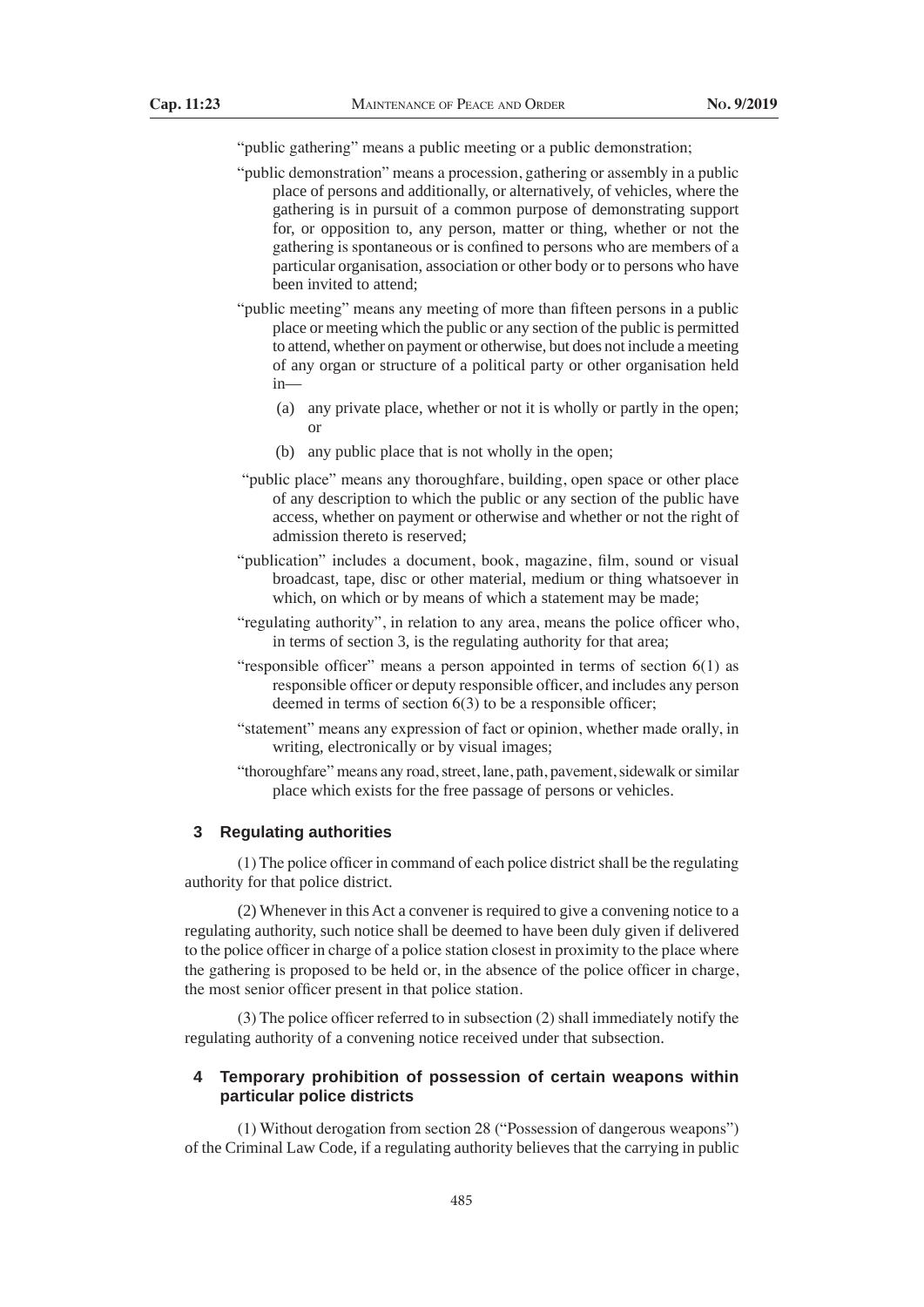(whether openly or by concealment in a public place or public thoroughfare) or public display of any of the following weapons or items capable of use as weapons namely, catapults, machetes, axes, knobkerries, swords, knives or daggers is likely to occasion public disorder or a breach of the peace, he or she may within his or her police district prohibit for a specified period of time not exceeding three monthsthe carrying in public or public display of any such weapons or items capable of use as weapons as he or she shall specify:

Provided that on expiry of the prohibition the regulating authority shall not, within a period of twelve months, renew the prohibition except on good cause shown on oath to a Magistrate having jurisdiction in the area where the prohibition is to take effect, upon an *ex parte* application by the regulating authority concerned.

(2) A prohibition issued under subsection (1) shall not have effect until it is published—

- (a) in a newspaper circulating in the area to which the prohibition applies; or
- (b) by notices distributed among the public or affixed upon public buildings in the area to which the prohibition applies; or
- (c) by announcement of a police officer broadcast or made orally; or
- (d) by communication through the traditional leadership in the area where the prohibition is to take effect.

(3) Any person who is aggrieved by a prohibition issued under subsection (1) may appeal against it to the Minister, and the Minister may confirm, vary or set aside the prohibition or give such order or direction in the matter as he or she thinks just.

(4) Any person who fails to comply with a prohibition made under subsection (1) shall be guilty of an offence and liable to a fine not exceeding level 5 or to imprisonment for a period not exceeding six months or to both such fine and such imprisonment.

(5) A police officer may, without warrant, seize any weapon or item capable of use as a weapon found in the possession of any person in contravention of subsection (1), and shall place in safe custody every weapon or item so seized so that it may be submitted to the jurisdiction of the court to be dealt with in accordance with section 20.

# PART II

#### **GATHERINGS**

# **5 Appointment of conveners and authorised officers in the case of processions and public demonstrations**

(1) An organisation intending to hold a procession or a public demonstration shall appoint—

- (a) a person to be responsible for the arrangements for that procession or public demonstration and to be present thereat, to give notice in terms of section 7 and to act on its behalf at any consultations or negotiations contemplated in section 8, or in connection with any other procedure contemplated in this Act at which his or her presence is required; and
- (b) a deputy to a person appointed in terms of subparagraph (a).

(2) Such organisation shall forthwith notify in writing the regulating authority concerned of the names and addresses of the persons appointed under subsection (1).

(3) If a person appointed in terms of subsection (1) is or becomes unable to perform or to continue to perform his or her functions in terms of this Part, the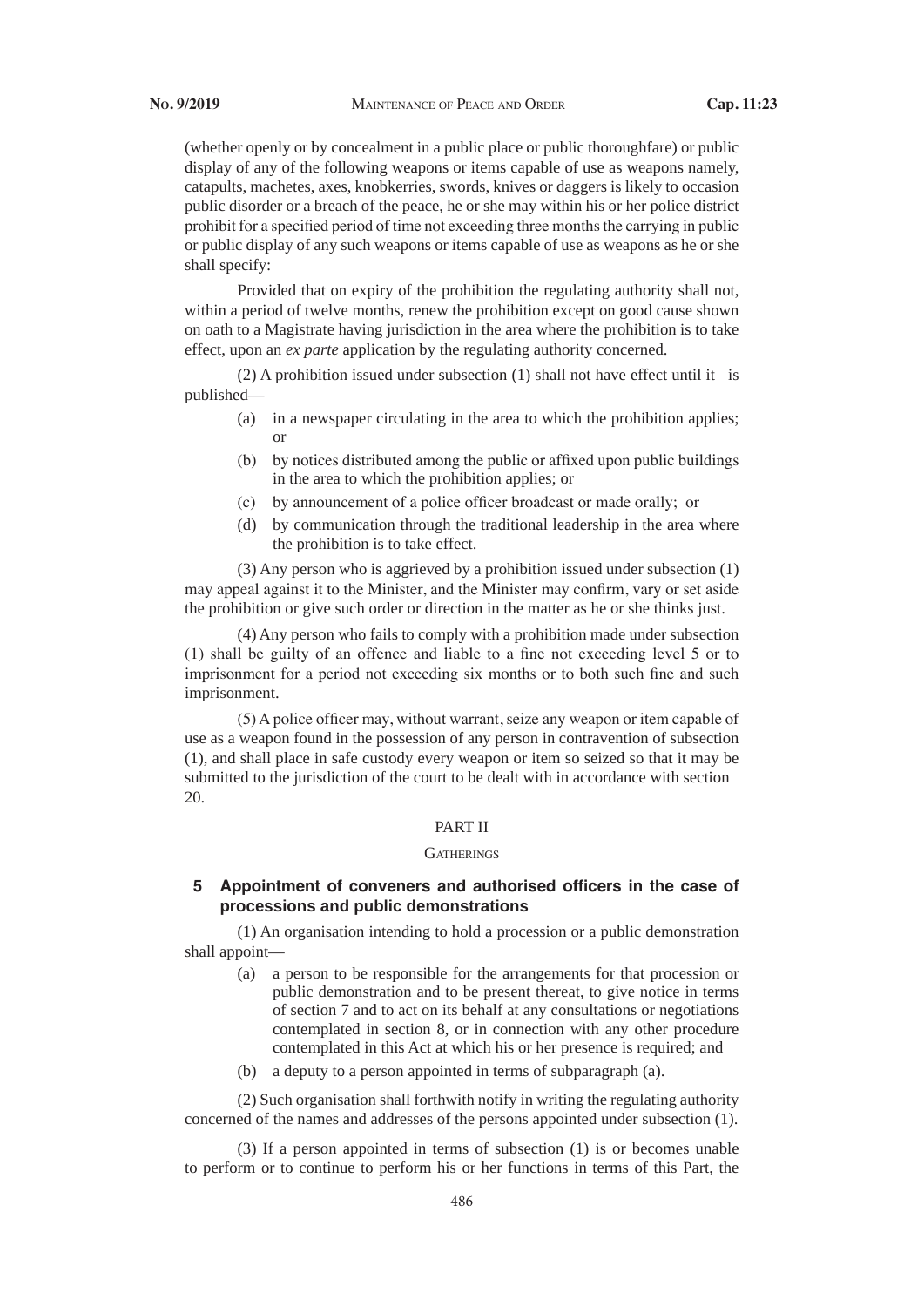organisation shall forthwith appoint another person in his or her stead, and a person so appointed shall be deemed to have been appointed in terms of subsection (1).

(4) The regulating authority or a person authorised thereto by him or her shall authorise one or more suitably qualified and experienced police officers, either in general or in a particular case, to represent the regulating authority at consultations or negotiations contemplated in section 8, and to perform such other functions as are conferred or imposed upon an authorised officer by this Part.

(5) If an authorised officer is or becomes unable to perform or to continue to perform his or her functions in terms of this Part, the regulating authority or a person authorised thereto by him or her shall forthwith designate another police officer to act in his or her stead, either in general or in a particular case, and the officer so designated shall be deemed to have been authorised in terms of subsection (4) for the purposes contemplated in that subsection.

(6) A regulating authority may delegate all or any of his or her functions under this Part to one or more authorised officers, in which event any reference to a "regulating authority" in this Part is a reference to any one or more such officers.

(7) If any consultations, negotiations or proceedings in terms of this Part at which the presence of a convener or an authorised officer is required, are to take place and such convener or officer is not available, such consultations or negotiations or other proceedings may be conducted in the absence of such convener or officer through any proxy appointed by such convener or officer in terms of subsection (3) or (5), as the case may be, and the organisation or regulating authority, as the case may be, shall be bound by the result of such consultations, negotiations or proceedings as if it or they had agreed thereto.

(8) For the purpose of helping a regulating authority to ascertain that a meeting is not a "public meeting" as defined in section 2 because it is asserted to be a meeting of any organ or structure of a political party or other organisation, the regulating authority may request the political party or other organisation concerned to submit to it from time to time or at such regular intervals as it may require a list of the members of the organs or structures of the political party or organisation who are entitled to attend the meeting concerned.

#### **6 Appointment of responsible officers in the case of public meetings**

- (1) An organisation intending to hold a public meeting shall appoint—
- (a) a person to be responsible for the arrangements for that public meeting and to be present thereat, to give notice in terms of section 7 and to act on its behalf at any consultations or negotiations contemplated in section 8, or in connection with any other procedure contemplated in this Act at which his or her presence is required; and
- (b) a deputy to a person appointed in terms of subparagraph (a);

and such responsible officer shall be treated as the convener for all purposes of this Part.

(2) Such organisation shall forthwith notify in writing the regulating authority concerned of the names and addresses of the persons appointed under subsection (1).

(3) If a person appointed in terms of subsection (1) is or becomes unable to perform or to continue to perform his or her functions in terms of this Part, the organisation shall forthwith appoint another person in his or her stead, and a person so appointed shall be deemed to have been appointed in terms of subsection (1).

#### **7 Notice of processions, public demonstrations and public meetings**

(1) The convener shall not later than—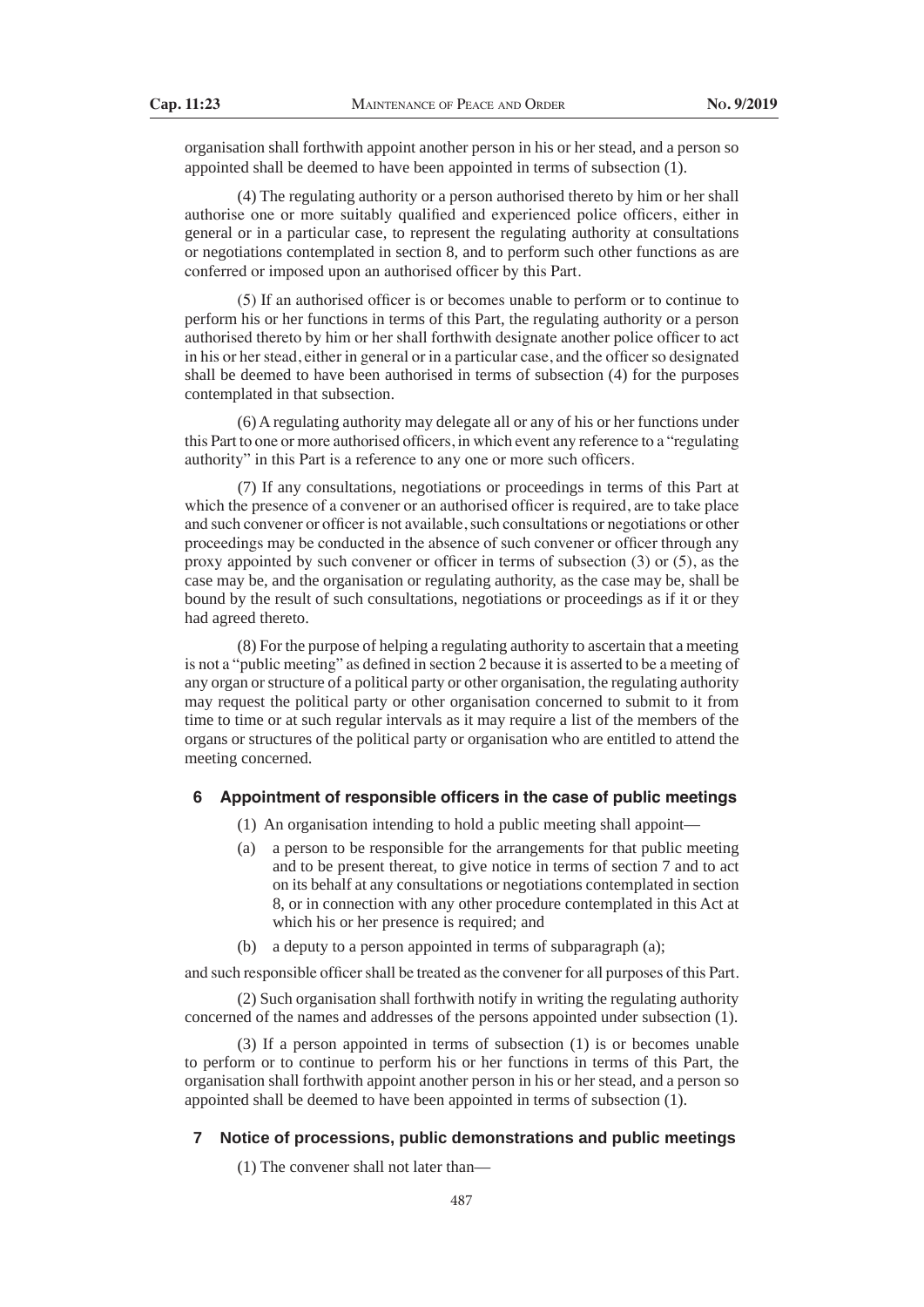- (a) seven days before the date on which a procession or public demonstration is to be held, give notice of the procession or public demonstration in writing signed by him or her to the regulating authority for the district in which the procession or public demonstration is to be held;
- (b) five days before the date on which a public meeting is to be held, give notice of the public meeting in writing signed by him or her to the regulating authority for the district in which the public meeting is to be held:

Provided that—

- (i) if the convener is not able to reduce a proposed convening notice to writing a regulating authority shall at the convener's request do it for him or her;
- (ii) during an election period the period of notice referred to in paragraph (b) shall be three days.
- (2) The convening notice shall contain at least the following information—
- (a) the name, address and telephone or cellphone and electronic mail numbers, if any, of the convener and his or her deputy;
- (b) the name of the organisation on whose behalf the gathering is convened or, if it is not so convened, a statement that it is convened by the convener;
- (c) the purpose of the gathering;
- (d) the time, duration and date of the gathering;
- (e) the place where the gathering is to be held;
- (f) the anticipated number of participants;
- (g) the proposed number and, where possible, the names of the marshals who will be appointed by the convener, and how the marshals will be distinguished from the other participants in the gathering;
- (h) in the case of a procession or public demonstration—
	- (i) the exact and complete route of the procession or public demonstration; and
	- (ii) the time when and the place at which participants in the procession or public demonstration are to assemble, and the time when and the place from which the procession or public demonstration is to commence; and
	- (iii) the time when and the place where the procession or public demonstration is to end and the participants are to disperse; and
	- (iv) the manner in which the participants will be transported to the place of assembly and from the point of dispersal; and
	- (v) the number and types of vehicles, if any, which are to form part of the procession; and
	- (vi) if a petition or any other document is to be handed over to any person, the place where and the person to whom it is to be handed over.

(3) If a gathering is postponed or delayed, the convener shall forthwith notify the regulating authority thereof, and section 8 shall, with such changes as may be necessary, apply to such postponed or delayed gathering as it applies to gatherings that are not postponed or delayed.

(4) If a gathering is cancelled or called off, the convener shall forthwith notify the regulating authority thereof and the notice given in terms of subsection (1) shall lapse.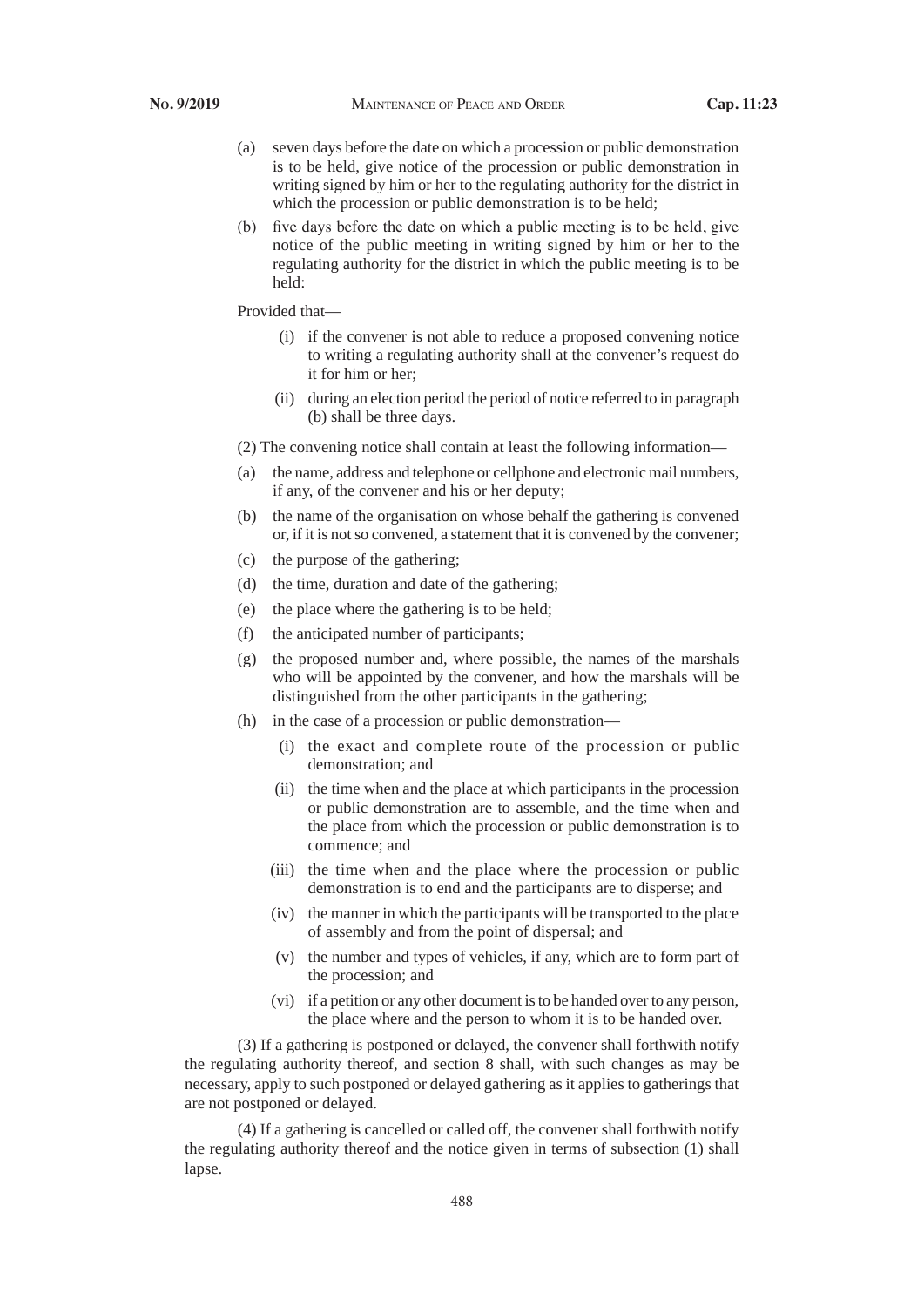(5) Any person who knowingly fails to give notice of a gathering in terms of subsection (1), or of the postponement or delay of a gathering in terms of subsection (3) shall be liable to a fine not exceeding level 10 or to imprisonment for a period not exceeding one year.

# **8 Consultations, negotiations, amendment of notices, and conditions with respect to gatherings to avoid public disorder**

(1) If a regulating authority in receipt of a convening notice for a procession or public demonstration is of the opinion that negotiations are not necessary and that the procession or public demonstration may take place as specified in the convening notice or with such amendment of the contents of the notice as may have been agreed upon by him or her and the convener, he or she shall notify the convener, within three days of receipt of the convener's notice, in writing accordingly.

(2) If a regulating authority in receipt of a convening notice for a public meeting is of the opinion that negotiations are not necessary and that the public meeting may take place as specified in the convening notice, the public meeting may take place without any further notification, written or verbal, on the part of the regulating authority.

(3) If a regulating authority receives credible information on oath that there is a threat that a proposed procession, public demonstration or public meeting will result in serious disruption of vehicular or pedestrian traffic, injury to participants in the procession, public demonstration or public meeting or other persons, or extensive damage to property or other public disorder, he or she shall forthwith advise the convener of the perceived threat and invite the convener to a consultative meeting at a time and venue specified by the regulating authority in order to explore options to prevent the threat, and shall afford an opportunity to the convener to make representations verbally or in writing thereon to the regulating authority before that meeting on whether the perceived threat is real or on the suitability of the time or venue of the meeting:

 Provided that the time for the meeting shall be specified for a date no later than seven days, in the case of a procession or public demonstration, or five days, in the case of a public meeting, from the date when the regulating authority received the convening notice.

Provided further that the regulating authority may cancel the proposed meeting or change the time (subject to the previous proviso) or venue of the meeting on the basis of the verbal or written representations of the convener.

(4) At a meeting held in terms of subsection (3)—

- (a) the regulating authority may invite, or allow to be present, representatives of such public bodies, including local authorities, and civil society groups, as in the opinion of such regulating authority ought to be present at such meeting, in order to discuss any amendment of the contents of the convening notice and such conditions regarding the conduct of the procession, public demonstration or public meeting as he or she may deem necessary;
- (b) discussions shall be held on the contents of the convening notice, amendments thereof or additions thereto and the conditions, if any, to be imposed in respect of the holding of the procession, public demonstration or public meeting so as to meet the objects of this Part;
- (c) the regulating authority shall ensure that such discussions take place in good faith.

(5) If at a meeting held in terms of subsection (3) agreement is reached, the procession, public demonstration or public meeting may take place in accordance with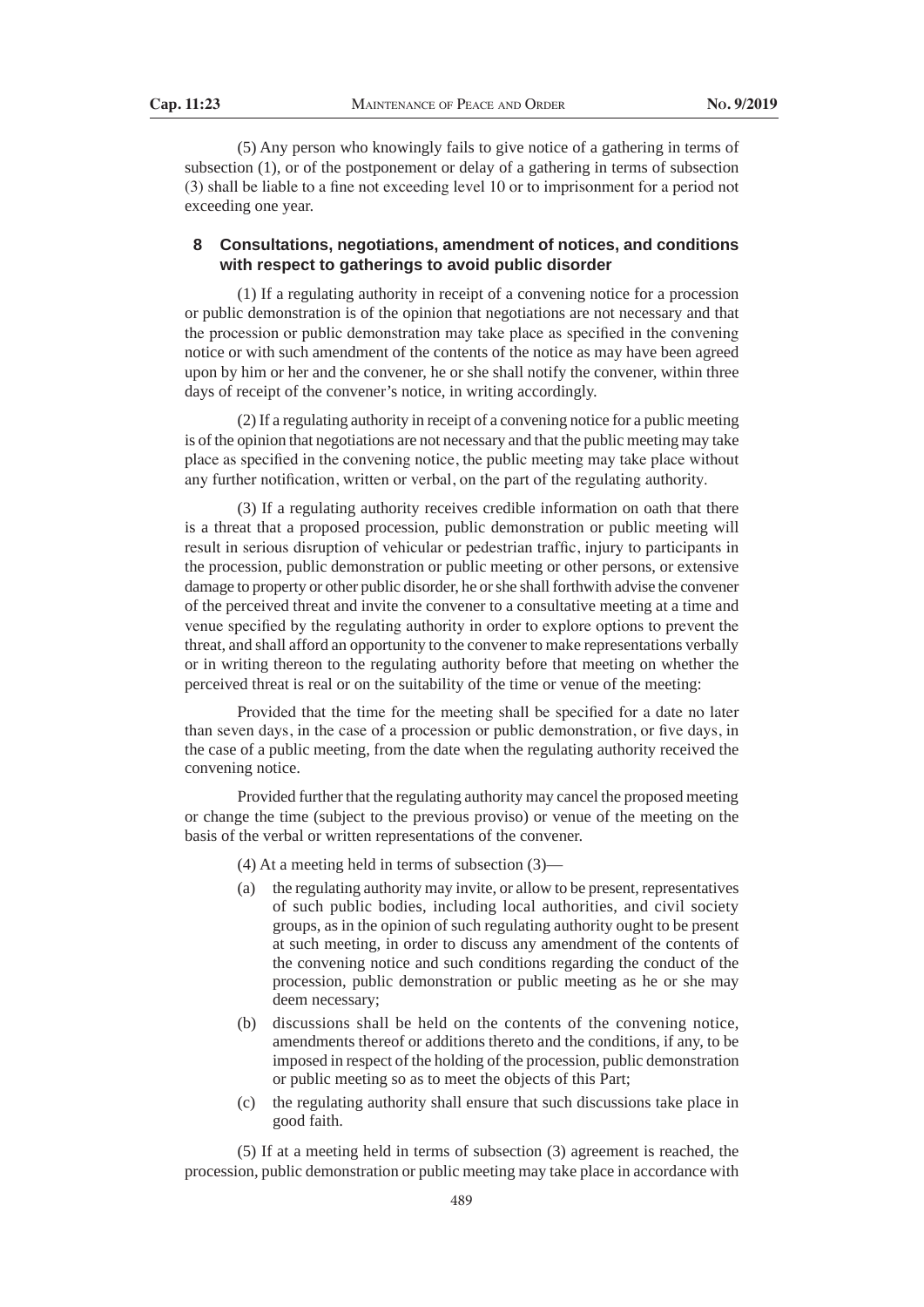the contents of the convening notice, including amendments, if any, to such contents, on which agreement was reached at the meeting.

(6) If at a meeting held in terms of subsection (3) agreement is not reached on the contents of the convening notice or the conditions regarding the conduct of the procession or public demonstration, the regulating authority may, if there are reasonable grounds therefor, of his or her own accord or at the request of an authorised officer impose conditions with regard to the holding of the procession or public demonstration to ensure—

- (a) that vehicular or pedestrian traffic, especially during traffic rush hours, is least impeded; or
- (b) an appropriate distance between participants in the procession or public demonstration and rival processions or public demonstrations; or
- (c) access by non-participants of the gathering to property and workplaces; or
- (d) the prevention of injury to persons or damage to property.

(7) The regulating authority shall ensure as soon as possible that a written copy of the convening notice, including any amendment thereof and any condition imposed and the reasons and grounds therefor, is handed to the convener and the authorised member who, and to every party which attended the meeting referred to in subsection (3):

Provided that if the identity or whereabouts of the convener is unknown, or if in view of the urgency of the case it is not practicable to deliver or tender the said written notice and reasons and grounds to him or her, the notice shall forthwith, notwithstanding any provision to the contrary in any other law contained, be published in one or more of the following manners—

- (a) in a newspaper circulating where the procession or public demonstration is to be held; or
- (b) by means of a radio or television broadcast; or
- (c) by the distribution thereof among the public and the affixing thereof in public or prominent places where the procession or public demonstration is to be held; or
- (d) by the announcement thereof orally where the procession or public demonstration is to be held; or
- (e) by affixing it in a prominent place at the address of the convenerspecified in the notice.

(8) The convener and the regulating authority shall, respectively, ensure that every marshal and every police officer at the procession or public demonstration know the contents of the convening notice, including any amendment or condition, if any.

(9) After considering representations made in the course of a meeting held in terms of subsection (3), if any, the regulating authority may, if he or she on reasonable grounds is convinced that no amendment or condition contemplated in subsection (5) or (6) would prevent the occurrence of any of the circumstances contemplated in subsection (3), issue a prohibition notice, giving the reasons and grounds therefor to the convener.

(10) If the regulating authority decides to issue a prohibition notice, he or she shall in a manner contemplated in the proviso to subsection (7), notify the convener, authorised member and every other person with whom he or she has so met or consulted, of the decision and the reasons and grounds therefor.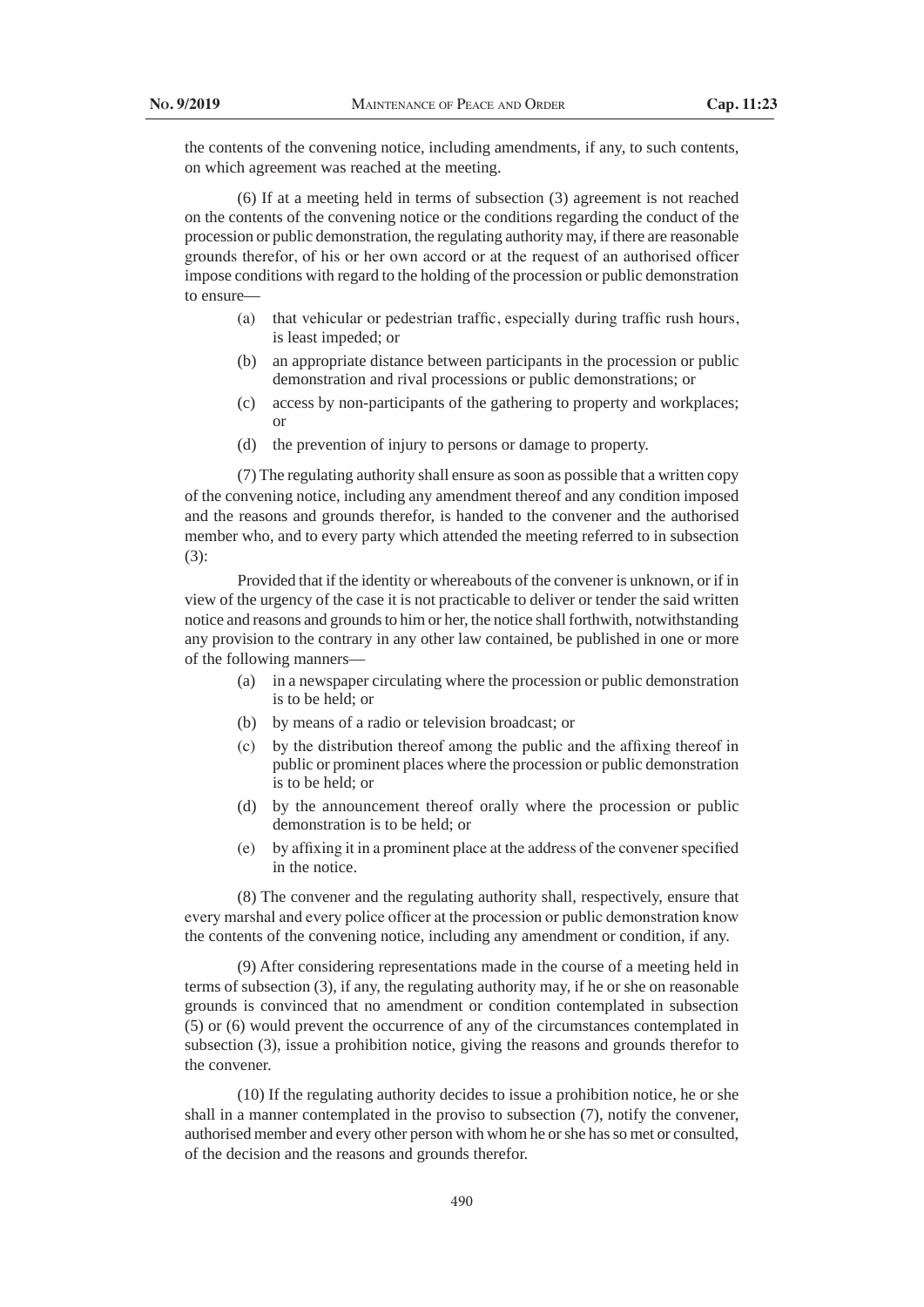(11) Any person who knowingly opposes or fails to comply with a prohibition notice or any directions or conditions under which a procession, public demonstration or public meeting is authorised, shall be guilty of an offence and liable to a fine not exceeding level 14 or to imprisonment for a period not exceeding one year or to both such fine and such imprisonment.

#### **9 Exemption of certain gatherings from sections 5, 6, 7 and 8**

Sections 5, 6, 7 and 8 shall not apply to gatherings of a class described in the Schedule.

# **10 Gatherings in vicinity of Parliament, courts and protected places**

(1) Subject to subsection (2), all gatherings within a radius of—

- (a) twenty metres of the vicinity of the Parliament;
- (b) one hundred metres of the vicinity of the Supreme Court, the High Court, a Magistrates Court or any other court;
- (c) one hundred metres of any protected place or area declared as such in terms of the Protected Areas and Places Act [*Chapter 11:12*];

### are prohibited.

(2) Subsection (1) does not apply to any gathering for which seven days prior notice has been given to the Speaker of the National Assembly, the Chief Justice, the Judge President or the responsible authority of a place referred to in subsection (1)(c), as the case may be, and for which leave has been granted in writing to the convener thereof:

Provided that the convener shall give prior notice of such gathering in writing, together with the appropriate notice attached thereto, to the regulating authority.

 (3) For the avoidance of doubt it is declared that a "gathering" in subsection (1) does not refer to a gathering of any persons who are employed in, or concerned in any business conducted at, Parliament or a court or other place referred to in subsection (1).

### **11 Appeals**

(1) Any convener who is aggrieved by—

- (a) any prohibition notice; or
- (b) the contents of the directions issued in terms of section 8, or conditions under which a gathering is authorised, including any amendment thereof;

may appeal against it to the Magistrates Court in the area where the gathering is proposed to be held, and the magistrate may confirm, vary or set aside the prohibition notice, direction, condition or order and give such order or direction in the matter as he or she thinks just:

Provided that the noting of an appeal in terms of this section shall not have the effect of suspending any prohibition order appealed against.

(2) An appeal in terms of subsection (1) shall be dealt with on an urgent basis and in any case before the date of the proposed gathering unless, due to the fault of the convener, the appeal is not lodged timeously.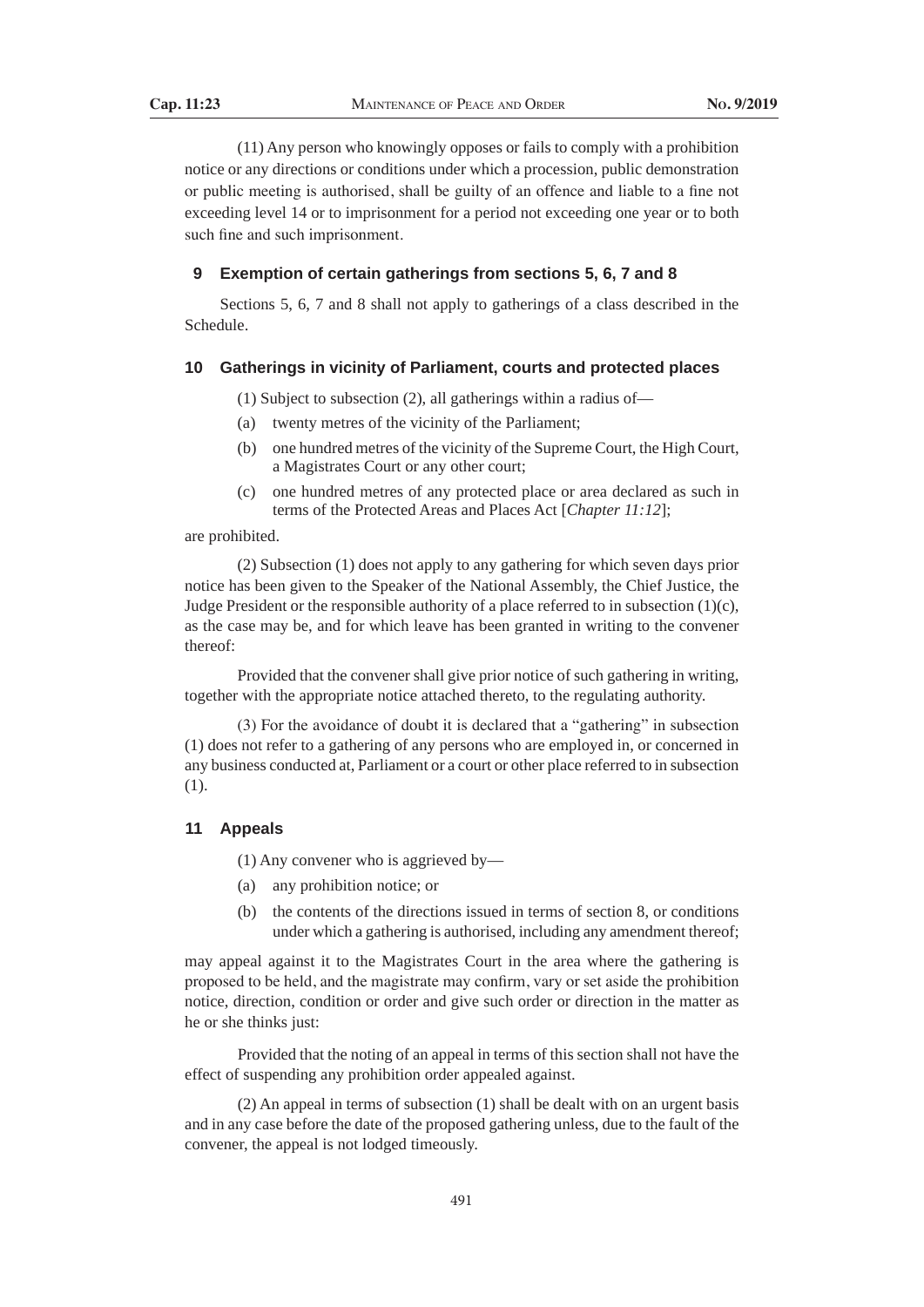#### **12 Civil liability in certain circumstances of convener of a gathering**

- (1) If the convener of a gathering—
- (a) has not given notice of the holding of the gathering in terms of section 7(1); or
- (b) fails or refuses to comply to the best of his or her ability with any direction, notice or order given in terms of section 7 or 8;

he or she shall be liable, at the suit of any injured party, for any loss of or damage to property and any injury to or death of a person occasioned by any public disorder or breach of the peace caused by the gathering.

(2) Where there is more than one convener of a gathering, their liability under this section shall be joint and several, unless the convener or conveners can show on a balance of probabilities that they were not a party to any breach of subsection (1).

(3) In any proceedings in which it is alleged that a convener of a gathering is liable in terms of subsection (1) for any loss, damage, injury or death, the convener shall bear the onus of proving on a balance of probabilities—

- (a) that he or she gave notice of the holding of the gathering in terms of section 7;
- (b) that he or she complied to the best of his or her ability with any direction or order that is proved to have been made in relation to the gathering.

(4) This section shall be construed as adding to, and not as derogating from, any other law under which a convener of a gathering or any other person may be liable for any loss, damage, injury or death caused by or arising out of or occurring at the gathering.

(5) Subject to Part XIX of the Criminal Procedure and Evidence Act [*Chapter 9:07*], a court which has convicted a person of any offence in terms of section 7 or 8 that involves any loss, damage, injury or death for which that person is liable in terms of this section shall forthwith award compensation to any person who has suffered personal injury or whose right or interest in property of any description has been lost or diminished as a direct result of the offence.

# **13 Powers of Police**

(1) During the course of a gathering, whether held in compliance with this Act or not, and whether consisting of more or less than fifteen persons, a police officer—

- (a) may, if he or she has reasonable grounds to believe that the Police Service will not be able to provide adequate protection for the persons participating in such a gathering, notify the convener and such persons accordingly;
- (b) may prevent people participating in the gathering from proceeding to a different place or deviating from the route specified in the convening notice or any amendment thereof or from disobeying any direction or condition to which the holding of the gathering is subject in terms of this Act;
- (c) may, in the case of a regulating authority not receiving a notice in terms of section 7(1) more than forty-eight hours before the gathering, restrict the gathering to a place or guide the participants along a route, to ensure—
	- (i) that vehicular or pedestrian traffic, especially during traffic rush hours, is least impeded, or an appropriate distance between participants in the gathering and rival gatherings; or
	- (ii) access to property and workplaces; or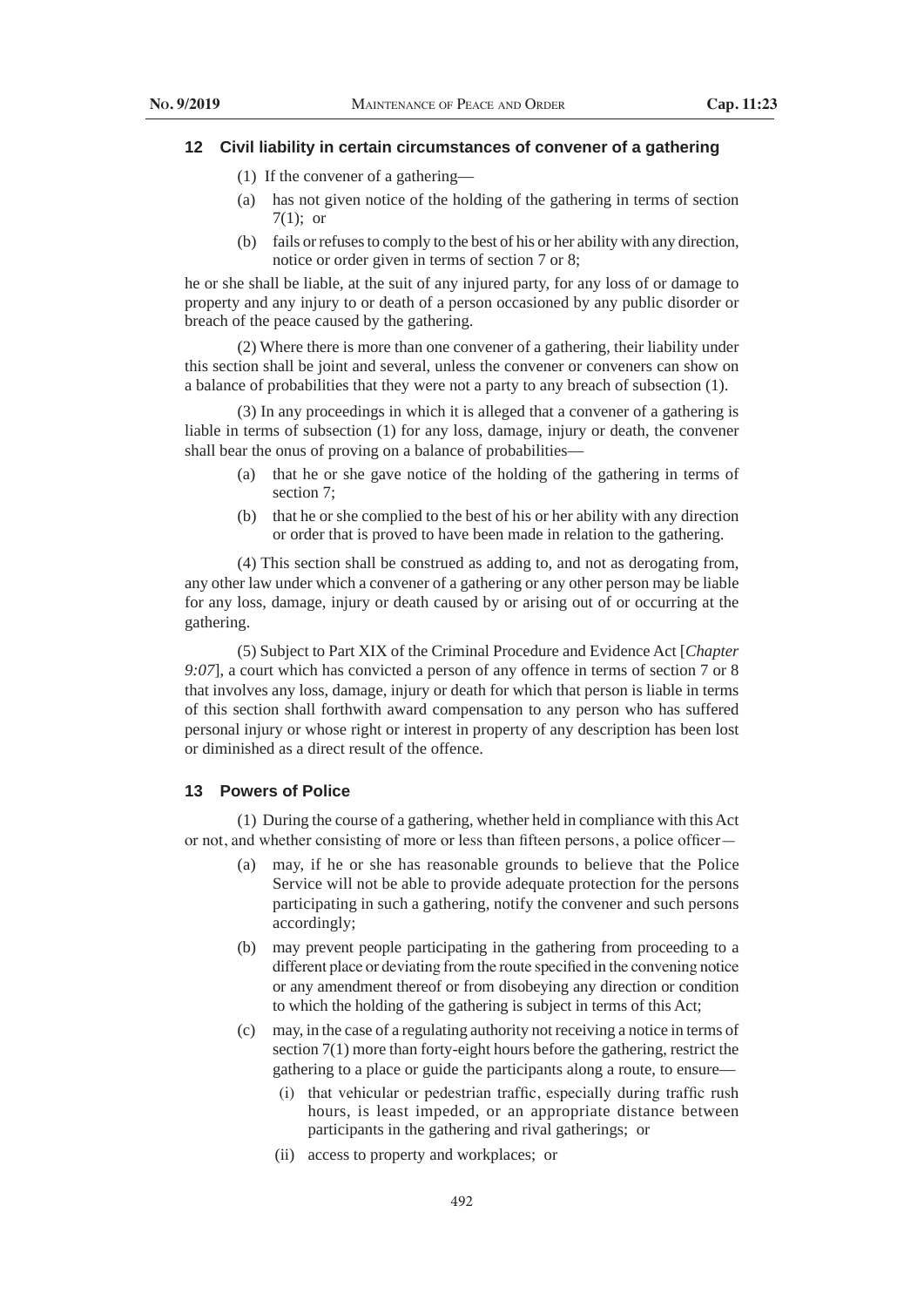- (iii) the prevention of injury to persons or damage to property;
- (d) may order any person or group of persons interfering or attempting to interfere with a gathering to cease such conduct and to remain at a distance from such gathering specified by him or her;
- (e) may, when an incident, whether or not it results from the gathering, causes or may cause persons to gather at any public place, by notice in a manner contemplated in the proviso to section 8(7) specify an area considered by him or her to be necessary for—
	- (i) the movement and operation of emergency personnel and vehicles; or
	- (ii) the passage of a gathering; or
	- (iii) the movement of traffic; or
	- (iv) the exclusion of the public from the vicinity; or
	- (v) the protection of property;
- (f) take all such steps, including negotiations with the relevant persons, as are in the circumstances reasonable and appropriate to protect persons and property, whether or not they are participating in the gathering.

(2) In the circumstances where the holding or continuance of a gathering is unlawful by virtue of any prohibition notice or any direction or order under section 8, or if, during the course of a lawful gathering, any act is committed that constitutes a danger to persons and property, a police officer of or above the rank of assistant inspector may, and only then, take the following steps—

- (a) call upon the persons participating in the gathering to disperse, and for that purpose he or she shall endeavour to obtain the attention of those persons by such lawful means as he or she deems most suitable; and then,
- (b) in a loud voice order them in English and in ChiShona or SiNdebele or any other language recognised by the Constitution, to disperse and to depart from the place of the gathering within a time specified by him or her, which shall be reasonable.

 (3) If within the time specified under subsection (2)(b) the persons gathered have not so dispersed or have made no preparations to disperse, the police officer concerned may order the police officers under his or her command to disperse the persons concerned and may for that purpose order the use of force, excluding the use of weapons likely to cause serious bodily injury or death.

(4) The degree of force which may be so used shall not be greater than is necessary for dispersing the persons gathered and shall be reasonable and proportionate to the circumstances of the case and the object to be attained.

(5) If any person who participates in a gathering or any person who hinders, obstructs or interferes with persons who participate in a gathering—

- (a) kills or seriously injures, or attempts to kill or seriously injure, or shows a manifest intention of killing or seriously injuring, any person; or
- (b) destroys or does serious damage to, or attempts to destroy or to do serious damage to, or shows a manifest intention of destroying or doing serious damage to, any immovable property or movable property considered to be valuable;

a police officer of or above the rank of assistant inspector may order the police officers under his or her command to take the necessary steps to prevent the action contemplated in paragraph (a) or (b).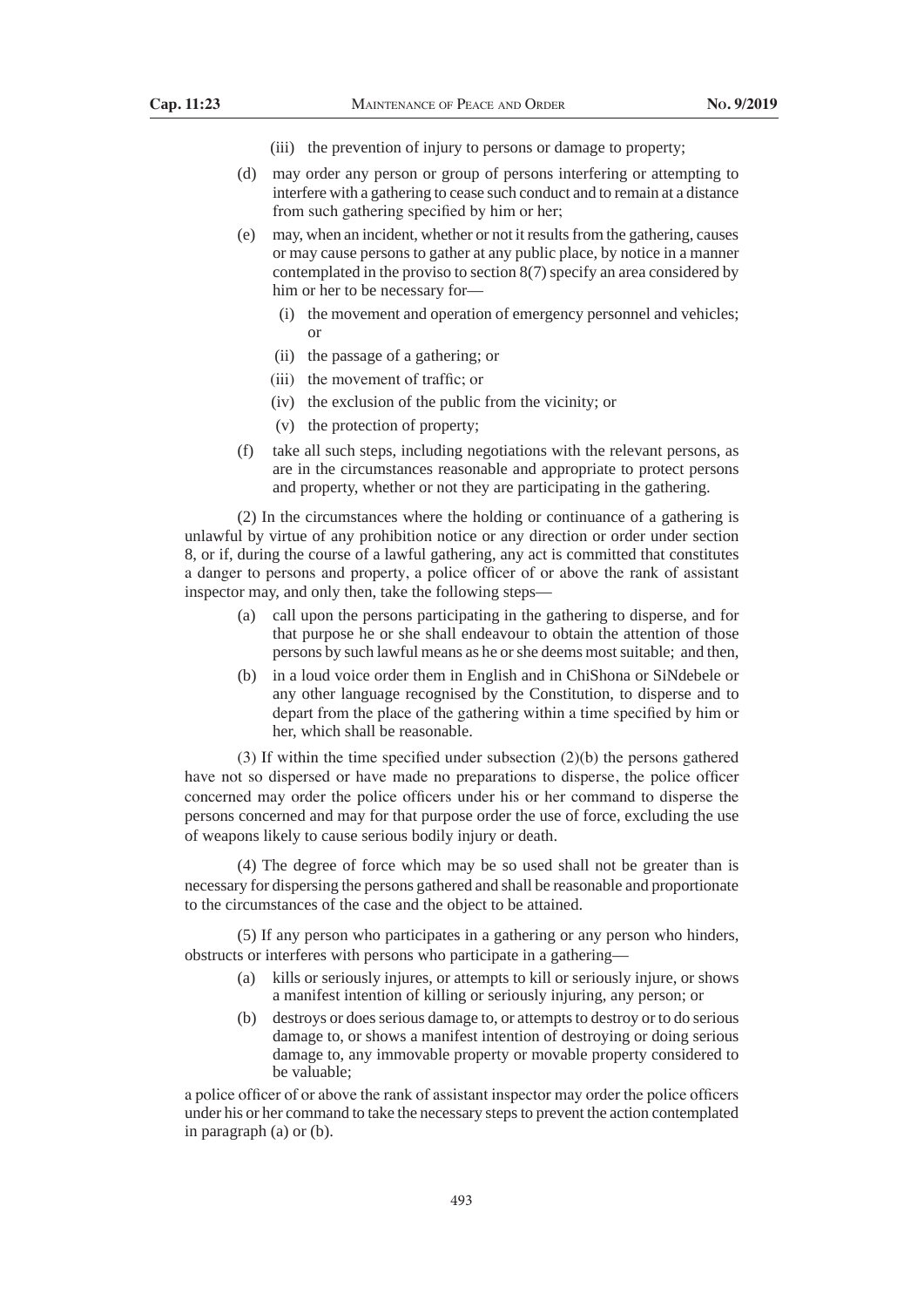(6) The degree of force which may be so used for the purposes of subsection (5) shall not be greater than is necessary for the prevention of the actions contemplated in subsection  $(5)(a)$  or (b), and the force shall be moderated and be proportionate to the circumstances of the case and the object to be attained.

(7) No statutory or common law principles regarding self-defence, necessity and protection of property, shall be affected by the provisions of this Act.

#### PART III

Enforcement and Preservation of Public Order and Security

# **14 Persons to carry identity documents**

(1) In this section—

"arrestable offence" means an offence specified in the First Schedule to the Criminal Procedure and Evidence Act [*Chapter 9:07*];

 "identity document" means—

- (a) a document issued to a person in terms of section  $7(1)$  or (2) of the National Registration Act [*Chapter 10:17*], or a passport or drivers licence issued by or on behalf of the Government of Zimbabwe; or
- (b) any visitors entry certificate or other certificate or permit issued to a person in terms of the Immigration Act [*Chapter 4:02*], or in terms of any enactment relating to refugees; or
- (c) any passport, identity document or drivers licence issued by a foreign government.

 (2) If a police officer has a reasonable suspicion that any person in a public place has committed or is attempting to commit an offence, the officer may require the person to produce his or her identity document.

(3) Any person who fails to produce his or her identity document immediately on being required to do so by a police officer—

- (a) acting in good faith in the course of investigating or preventing an arrestable offence; or
- (b) at the scene or in the immediate vicinity of the commission of an arrestable offence committed within the preceding forty-eight hours; or
- (c) within a police cordon; or
- (d) at a police road block; or
- (e) in the immediate vicinity of any area controlled or protected in terms of the Defence Act [*Chapter 11:02*], the Protected Places and Areas Act [*Chapter 11:12*] or the Parks and Wild Life Act [*Chapter 20:14*]; or
- (f) at a public gathering or a public meeting of a political nature;

shall be afforded by the police officer an opportunity, within seven days thereafter, of producing his or her identity document at a police station specified by notice in writing issued by the police officer who required him or her to produce his or her identity document.

(4) Any person who fails to produce his or her identity document within seven days mentioned in subsection (4) shall be guilty of an offence and liable to a fine not exceeding level 3.

#### **15 Cordon and search**

(1) A police officer of or above the rank of inspector may establish a cordon around any area if he or she considers it reasonably necessary in the interests of defence,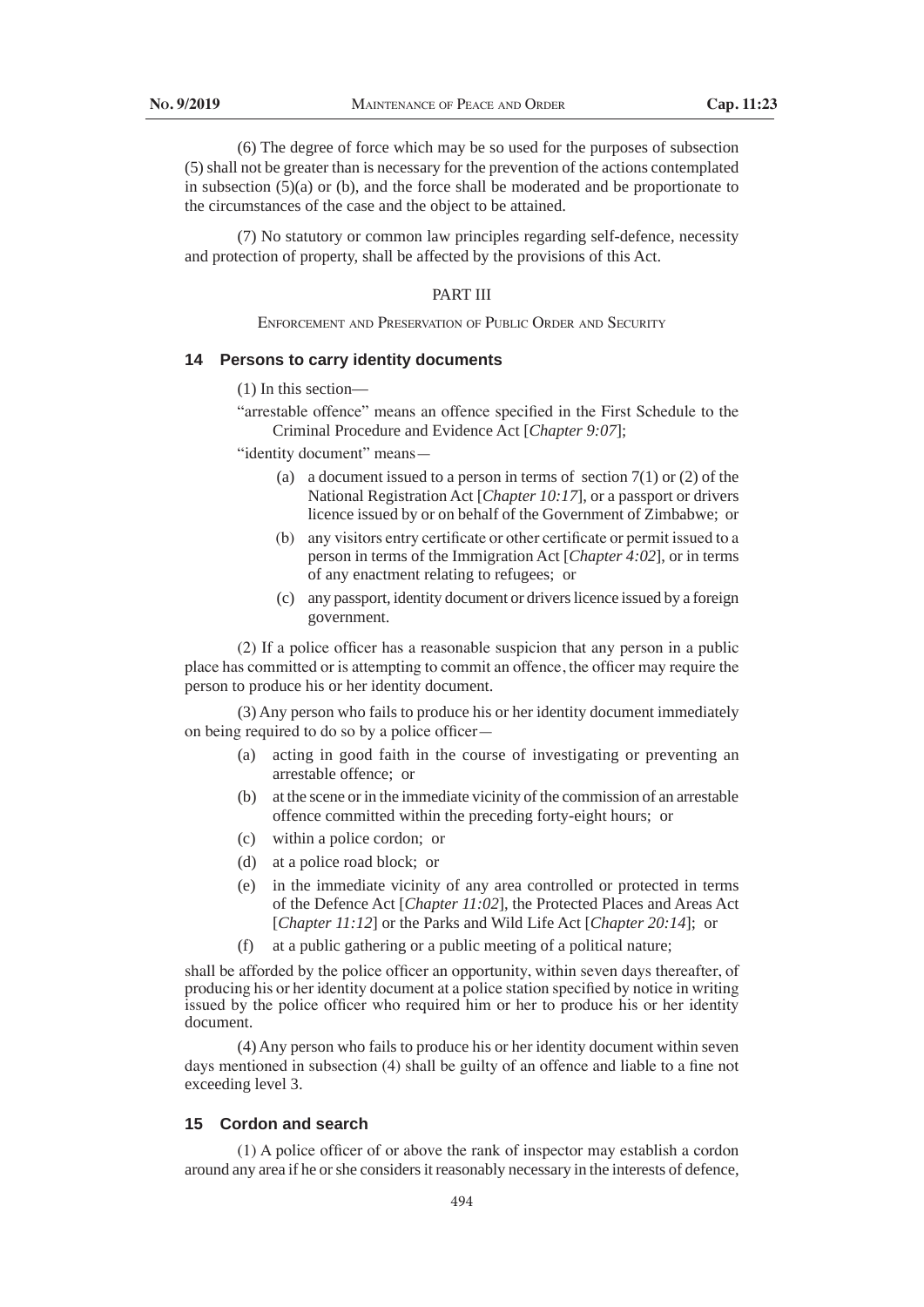public safety, public order, public morality, public health, regional or town planning or the general public interest.

(2) Any person who, otherwise than in terms of a written permit issued by a police officer, knowingly enters or leaves any area around which a cordon has been established under subsection (1) shall be guilty of an offence and liable to a fine not exceeding level 5 or to imprisonment for a period not exceeding six months or to both such fine and such imprisonment.

 (3) Apeace officer may without warrant, within the area around which a cordon has been established in terms of subsection  $(1)$ –

- (a) conduct a search for—
	- (i) any person reasonably suspected of having committed an offence relating to or arising out of public disorder or public violence which gave rise to the establishment of the cordon; or
	- (ii) any evidence relating to an offence referred to in subparagraph (i); or
- (b) arrest any person referred to in paragraph (a).

## **16 Powers of stopping and searching**

(1) A police officer may stop and, without warrant—

- (a) search any person, vehicle or vessel entering or leaving Zimbabwe and any person in or upon such vehicle or vessel; and
- (b) seize any thing;

in circumstances where there are reasonable grounds for believing that the search or seizure is necessary in the interests of public safety, public order or public health or for the prevention, investigation or detection of a criminal offence.

 (2) If a police officer of or above the rank of inspector considers it reasonably necessary in the interests of public safety, public order or public health to exercise without warrant the powers referred to in subsection (1) in respect of vehicles, vessels and persons in or upon such vehicles or vessels anywhere in Zimbabwe, he or she may authorise the erection of a road block or checkpoint for the purposes of stopping vehicles or vessels so that they can be searched, and thereupon such powers may be so exercised.

(3) Any person who fails or refuses to stop when so required in terms of this section or takes any measures to prevent being stopped or searched in terms of this section shall be guilty of an offence and liable to a fine not exceeding level 6 or to imprisonment for a period not exceeding twelve months or to both such fine and such imprisonment.

(4) For the purposes of this section a "checkpoint" is any barrier otherwise than on a road that is clearly signposted as a police checkpoint whereat three or more police officers may conduct security checks in terms of this section on persons, vehicles or vessels passing through the checkpoint.

# **17 Powers of police officers in relation to aircraft, aerodromes and airstrips**

(1) In this section—

"aerodrome" has the meaning given to it by section 2 of the Civil Aviation Act [*Chapter 13:16*];

 "airstrip" means a cleared area for the landing and taking-off of aircraft.

 (2) A police officer may without warrant—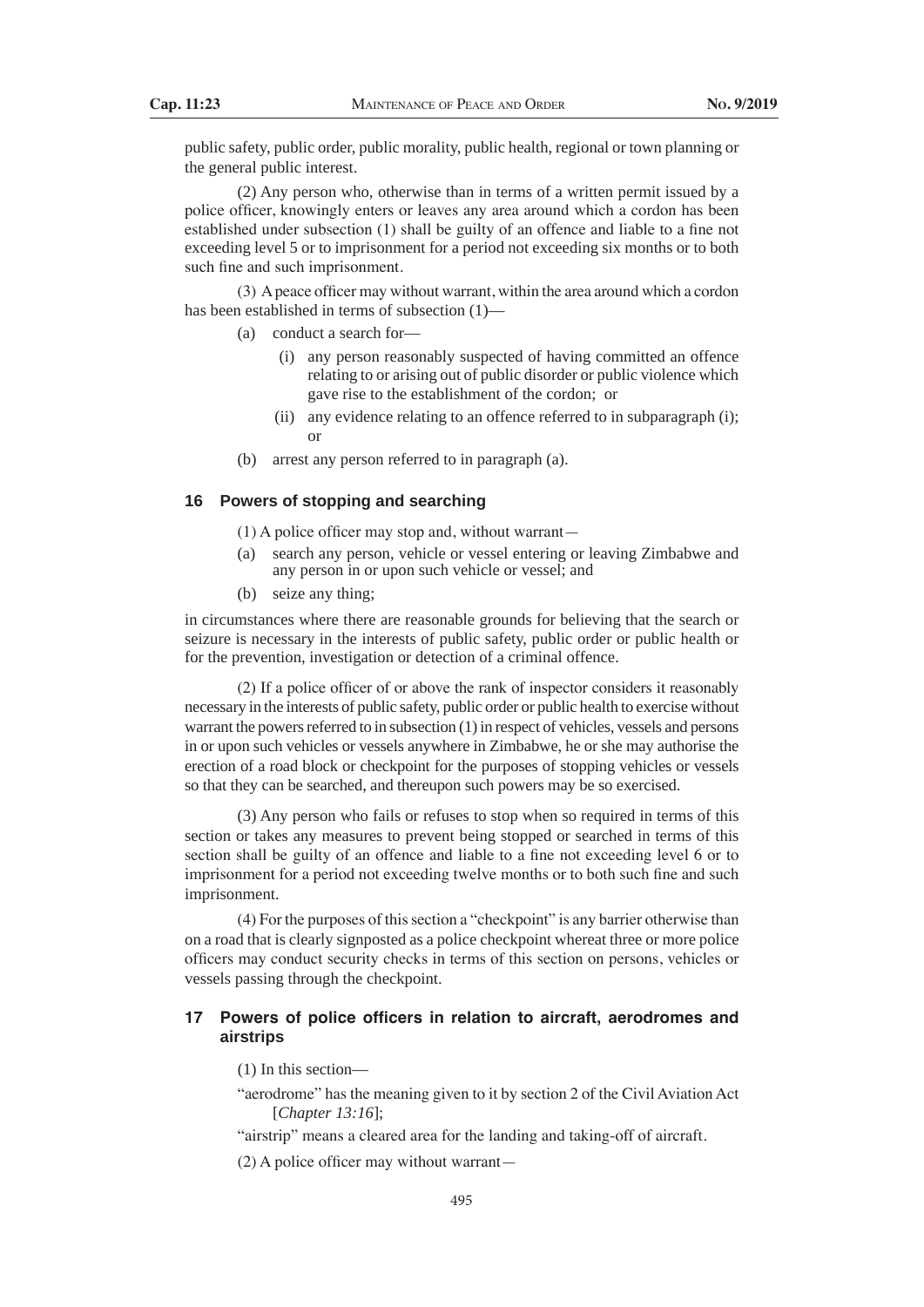- (a) board any aircraft that has landed in or is about to depart from Zimbabwe and search it and any person in or upon such aircraft; and
- (b) for the purpose of paragraph (a) but subject to subsection (4)—
	- (i) enter upon and search any aerodrome or airstrip; and
	- (ii) remain at any aerodrome or airstrip for so long as he or she considers it necessary for the proper performance of his or her duties;

and

- (c) search any person present within the aerodrome or airstrip or in the immediate vicinity of the aerodrome or airstrip; and
- (d) seize any thing;

in circumstances where there are reasonable grounds for believing that the search or seizure is necessary in the interests of public safety, public order or public health or for the prevention, investigation or detection of a criminal offence.

 (3) If a police officer of or above the rank of inspector considers it reasonably necessary in the interests of public safety, public order or public health to exercise without warrant the powers referred to in subsection (2) in respect of aircraft, aerodromes or airstrips and persons in or upon such aircraft, aerodromes or airstrips anywhere in Zimbabwe, he or she may, subject to subsection (4), authorise the presence of any police officer at such aerodrome or airstrip and thereupon such powers may be so exercised.

(5) If the Minister is of the opinion that it is desirable in the interests of defence, public safety, public order or public health to do so, he may, by notice in a statutory instrument, declare that during such period as may be specified in such notice, police officers may, without warrant, exercise the powers referred to in subsection (2) or (3) in respect of aircraft, aerodromes or airstrips and persons in or upon such aircraft, aerodromes or airstrips anywhere in Zimbabwe, and for that purpose to remain at an aerodrome or airstrip for more than forty-eight hours at a time without the consent of the Civil Aviation Authority referred to in section 4 of the Civil Aviation Act [*Chapter 13:16*] or the owner of the aerodrome or airstrip, as the case may be.

 (6)Any person who hinders or obstructs any police officer in the exercise of his or her powers in terms of this section or takes any measures to prevent an aerodrome, airstrip or aircraft or any person in or upon such aircraft, aerodrome or airstrip being searched in terms of this section shall be guilty of an offence and liable to a fine not exceeding level 6 or to imprisonment for a period not exceeding twelve months or to both such fine and such imprisonment.

#### PART IV

### **GENERAL**

### **18 When Defence Forces may assist Police Service under this Act**

(1) In this section—

"promptly" means within seven days when Parliament next sits after any deployment of the Defence Forces in terms of subsection (2).

(2) If, upon a request made by the Commissioner-General of Police, the Minister is satisfied that any regulating authority requires the assistance of the Defence Forces for the purpose of suppressing any civil commotion or disturbance in any police district, he or she may request the President to authorise the Defence Forces to assist the police in the exercise of their functions under this Act in the police district concerned.

(3) When the Defence Forces are deployed within Zimbabwe pursuant to subsection (2), the President must cause Parliament to be informed promptly and in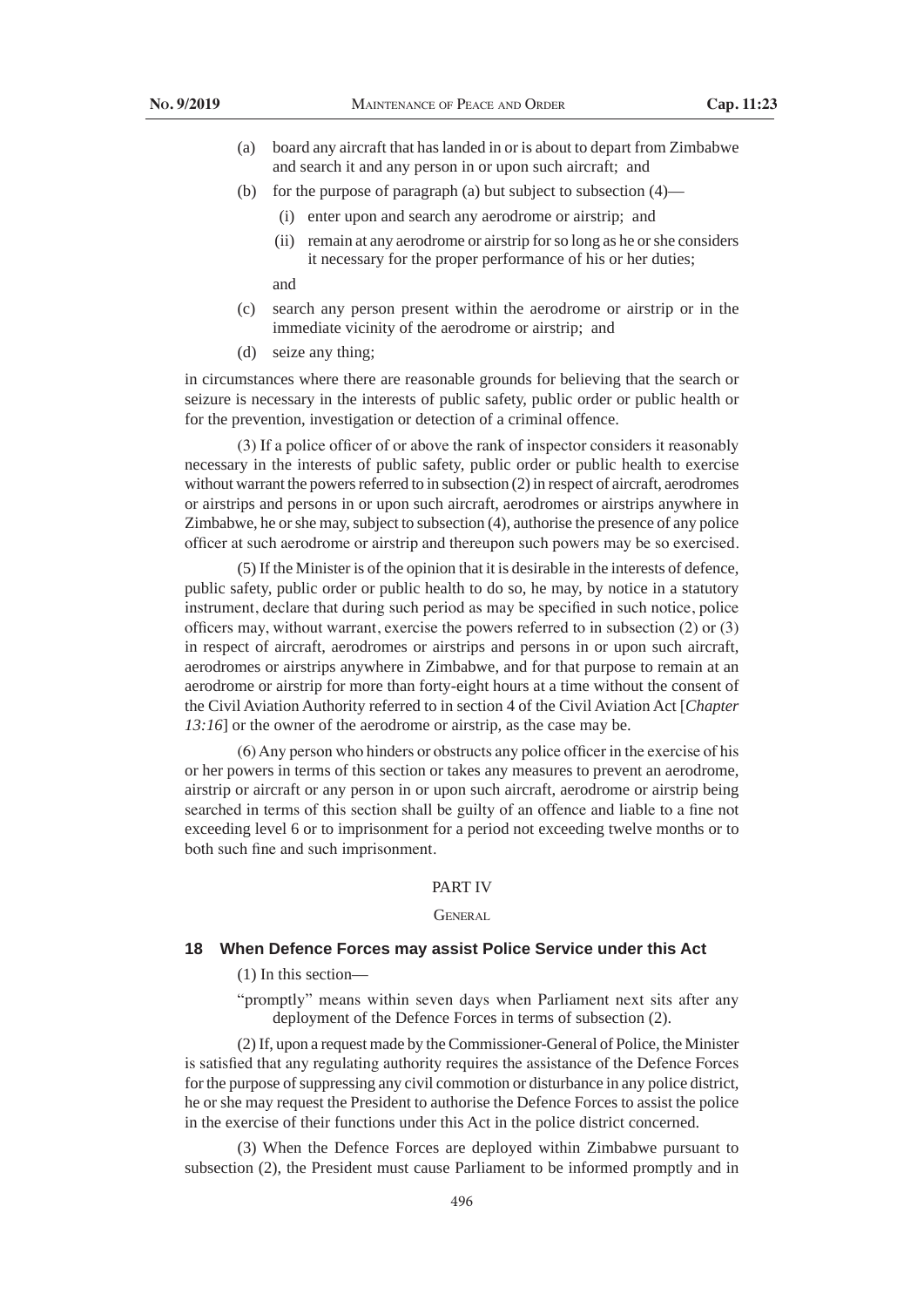appropriate detail of the reasons of their deployment and the place where they were deployed.

(4) Where authority is given under subsection (2) for the Defence Forces to assist the police—

- (a) every member of the Defence Forces who has been detailed to assist the police in any police district in the exercise of their functions under this Act shall be under the command of the regulating authority concerned; and
- (b) a member of the Defence Forces who is assisting a police officer in the exercise of his or her functions under this Act shall have the same powers, functions and authority, and be subject to the same responsibilities, discipline and penalties, as a member of the Police Service, and liable in respect of acts done or omitted to be done to the same extent as he or she would have been liable in the same circumstances if he or she were a member of the Police Service, and shall have the benefit of any indemnity to which a member of the Police Service would in the same circumstances be entitled.

# **19 Powers of seizure and forfeiture in relation to vehicles, aircraft and vessels**

(1) Where any person is convicted of an offence under Chapter III ("Crimes Against the State"), Chapter IV ("Crimes Against Public Order") or section 176 ("Assaulting or resisting peace officer") or section 177 ("Undermining of police authority") of the Criminal Law Code, the court may order that any vehicle, aircraft or vessel used to commit or enable the offence to be committed shall be forfeited to the State:

Provided that, if it is proved that such vehicle, aircraft or vessel is not the property of the person convicted and that its owner was—

- (a) unaware that the vehicle, aircraft or vessel, as the case may be, was being so used; or
- (b) unable to prevent its use for the purpose of or in connection with the commission of the offence;

the court shall not make any such order in respect thereof.

 (2) Subject to subsection (3), where a police officer believes on reasonable grounds that any vehicle, aircraft or vessel which is liable to forfeiture in terms of subsection (1) is likely to be removed from Zimbabwe unless it is detained, he or she may seize and detain any such vehicle, aircraft or vessel so that it may be submitted to the jurisdiction of the court to be dealt with in accordance with subsection (1).

(3) A magistrate may, on application by the owner of a vehicle, aircraft or vessel seized in terms of subsection (2), permit such owner, on such sureties as the magistrate may approve—

- (a) to enter into a bond for an amount approved by the magistrate; and
- (b) to deposit with the clerk of court such sum, if any, as may be fixed by the magistrate to satisfy any judgment which may be given on the bond;

whereupon the vehicle, aircraft or vessel shall be returned to the owner.

(4) A bond entered into in terms of subsection (3) shall be subject to the condition that the owner shall submit the vehicle, aircraft or vessel to the jurisdiction of the court trying the offence concerned when so required, and may be subject to such other conditions as the magistrate thinks fit to impose in the circumstances.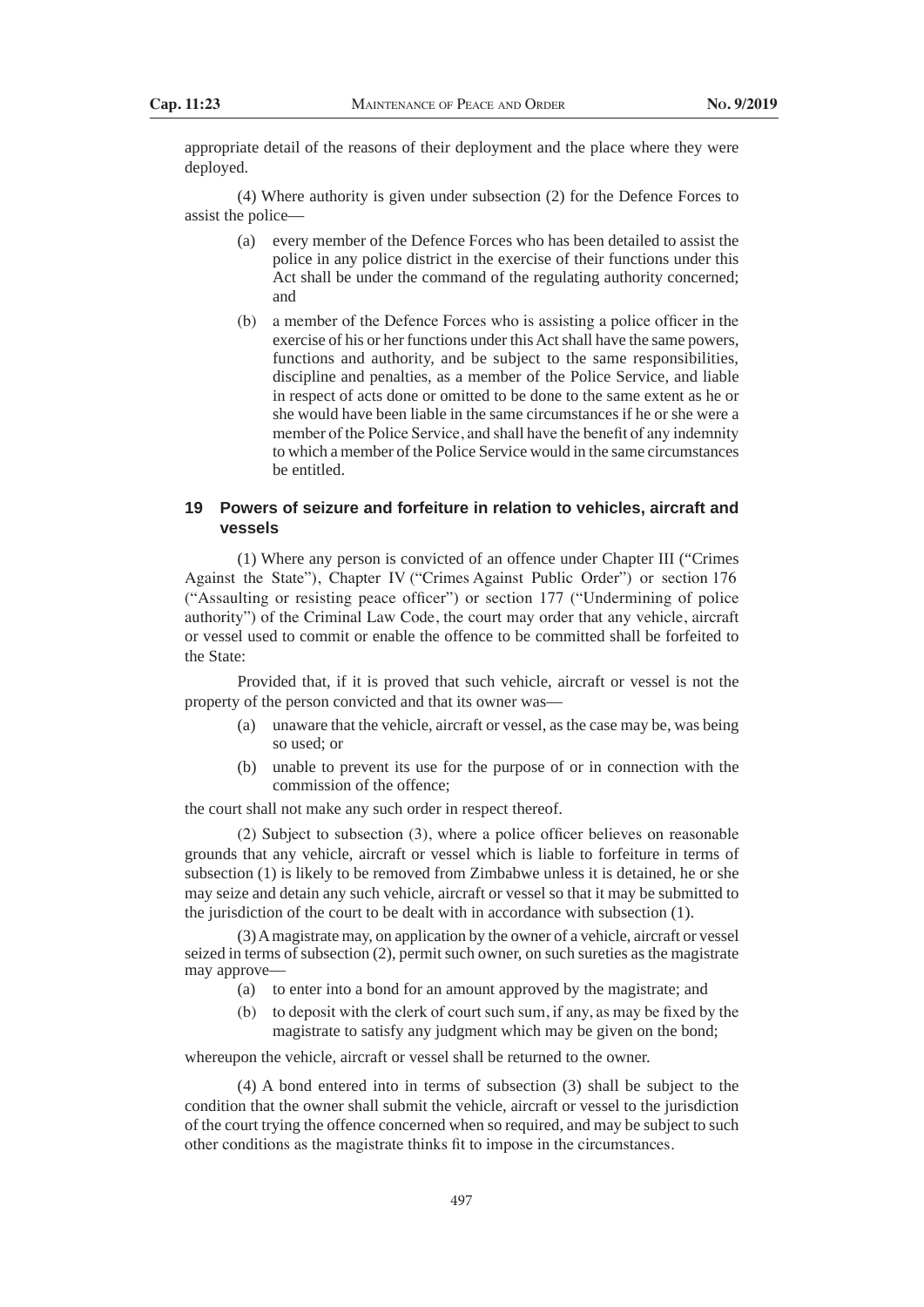(5) Upon breach of any condition of a bond entered into in terms of subsection (3), any court may, on application by the Minister, give judgment against such person or his or her sureties in accordance with the provisions of the bond.

#### **20 Powers of search, seizure and forfeiture generally**

(1) For the avoidance of doubt it is declared that—

- (a) an arrest or search of any person or premises or of any person or premises in any area in terms of this Act shall be conducted in accordance with Parts V and VI of the Criminal Procedure and Evidence Act [*Chapter 9:07*] or any other enactment which regulates such arrest or search, and, in particular, section 41(4) of the Criminal Procedure and Evidence Act [*Chapter 9:07*] shall apply to the search of any woman;
- (b) except to the extent expressly provided in this Act, Part VI of the Criminal Procedure and Evidence Act [*Chapter 9:07*] shall apply to any weapon, item capable of use as a weapon, publication, equipment, vehicle, aircraft, vessel or other article seized or detained in terms of this Act.

(2) The powers conferred by Parts V and VI of the Criminal Procedure and Evidence Act [*Chapter 9:07*] on a police officer may be exercised by any peace officer within the area around which a cordon has been established in terms of section 15(1).

### **21 Special jurisdiction of magistrates**

(1) Notwithstanding anything in the Magistrates Court Act [*Chapter 7:10*] or in any other enactment, where a person is convicted of a contravention of any of the provisions of this Act or of Chapter III ("Crimes Against the State"), Chapter IV ("Crimes Against Public Order") or section 176 ("Assaulting or resisting peace officer") or section 177 ("Undermining of police authority") of the Criminal Law Code—

- (a) a court of a magistrate, other than a regional, provincial or senior magistrate, shall have special jurisdiction to impose, on summary trial or on remittal by the Prosecutor-General of the case for trial or sentence, a fine not exceeding level 8 or imprisonment for a period not exceeding three years;
- (b) a court of a senior or provincial magistrate shall have special jurisdiction to impose, on summary trial or on remittal by the Prosecutor-General of the case for trial or sentence, a fine not exceeding level 12 or imprisonment for a period not exceeding ten years;
- (c) a court of a regional magistrate shall have special jurisdiction to impose, on summary trial or on remittal by the Prosecutor-General of the case for trial or sentence, a fine not exceeding level 14 or imprisonment for a period not exceeding twenty years.
- (2) Subsection (1) shall apply in relation to a person who is convicted of—
- (a) attempting to contravene or inciting another person or conspiring with another person to contravene any of the provisions of this Act or any of the provisions of the Criminal Law Code referred to in subsection (1); or
- (b) being an accessory after the fact to the commission of the crime of contravening any of the provisions of this Act or any of the provisions of the Criminal Law Code referred to in subsection (1);

as though he or she had been convicted of a contravention of any of the provisions of this Act or of the provisions of the Criminal Law Code referred to in subsection (i).

(3) Nothing in this section shall be construed as authorising a court to impose for any contravention of any provision of this Act or any of the provisions of the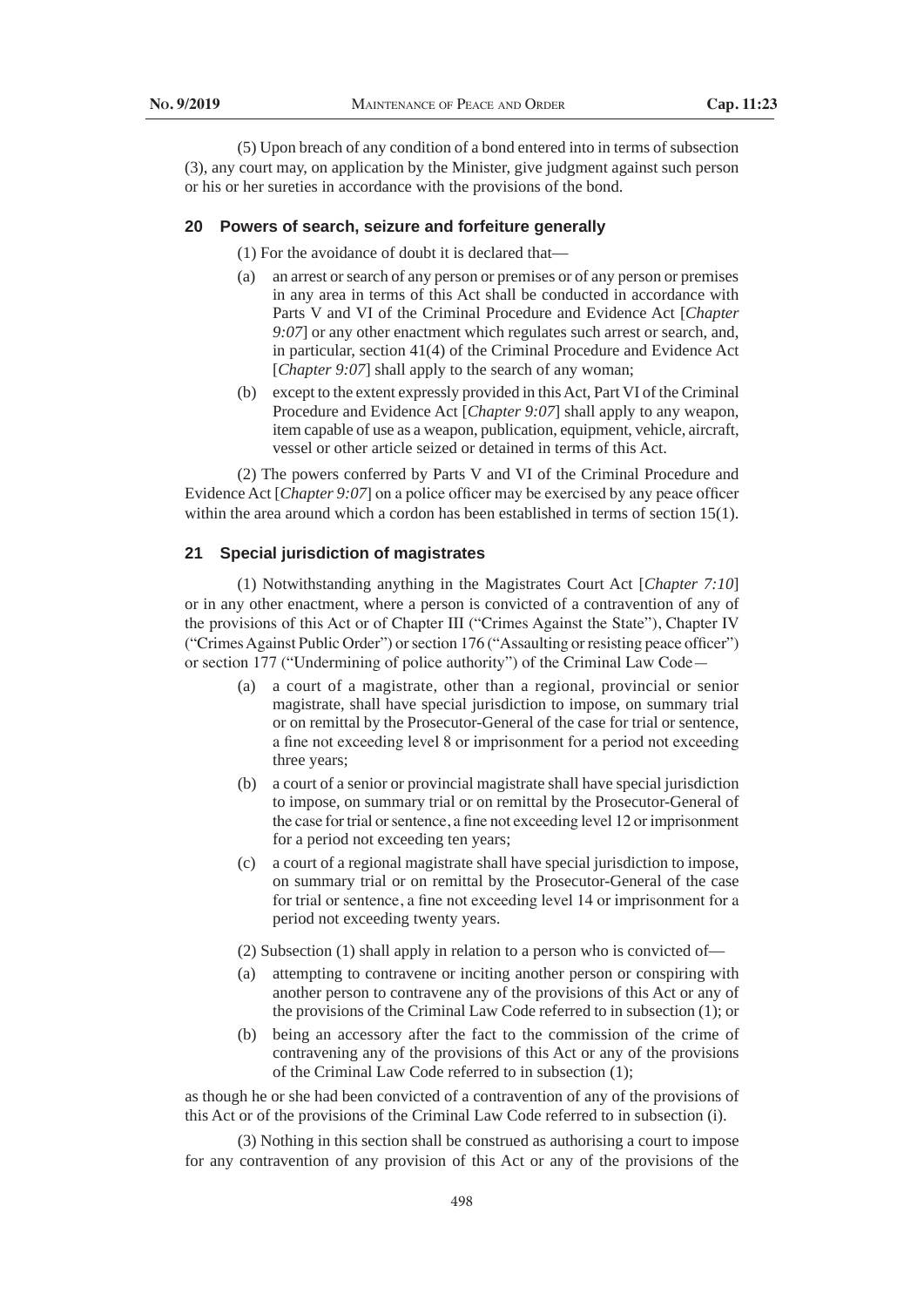Criminal Law Code referred to in subsection (1), a punishment greater than may, under the relevant provision of this Act or the Criminal Law Code, be imposed therefor, or as preventing a court from imposing, as often as it is specially authorised by any enactment to do so, any other punishment than the punishment mentioned in this section.

# **22 Amendment of Schedule**

(1) Subject to subsection (2), the Minister may, by notice in a statutory instrument, at any time add to, amend or replace the Schedule.

(2) Where the Minister seeks to amend the Schedule by reducing the classes of public gathering described in the Schedule, the Minister shall, within the next fourteen days on which Parliament sits after he or she makes a statutory instrument in terms of subsection (1), lay it before Parliament, and the statutory instrument shall not come into force unless approved by resolution of Parliament.

# **23 Saving of other laws as to riotous gatherings, etc.**

Nothing in this Act shall be construed as affecting the right or duty of any person under any other law to disperse riotous gatherings and to prevent or suppress other unlawful acts, or to assist in such dispersal, prevention or suppression.

#### **24 Repeal of Cap. 11:17**

The Public Order and Security Act [*Chapter 11:17*] is repealed.

#### **SCHEDULE (Section 9 and 22)**

Classes of Public Gatherings to which Sections 5, 6, 7 and 8 Does not Apply

Public gatherings—

- (a) held exclusively for *bona fide* religious, educational, recreational, sporting or charitable purposes or any two or more such purposes;
- (b) held exclusively for the purposes of—
	- (i) baptism; or
	- (ii) wedding; or
	- (iii) funeral; or
	- (iv) cremation;
- (c) of members of professional, vocational or occupational bodies held for purposes which are not political;
- (d) for the purposes of agricultural shows;
- (e) at any *bona fide* theatrical, cinematographic or musical entertainment or any circus or fireworks display;
- (f) at any *bona fide* sale of goods or animals;
- (g) at a draw for prizes in any lottery held in terms of the Lotteries and Gaming Act [*Chapter 10:26*];
- (h) for the purposes of a luncheon, dinner or dance given or held by any club, association or organisation which is not of a political nature;
- (i) held by any club, association or organisation which is not of a political nature and at which the discussions and matters dealt with are not of a political nature;
- (j) held by a registered trade union for *bona fide* trade union purposes for the conduct of business in accordance with the Labour Act [*Chapter 28:01*];